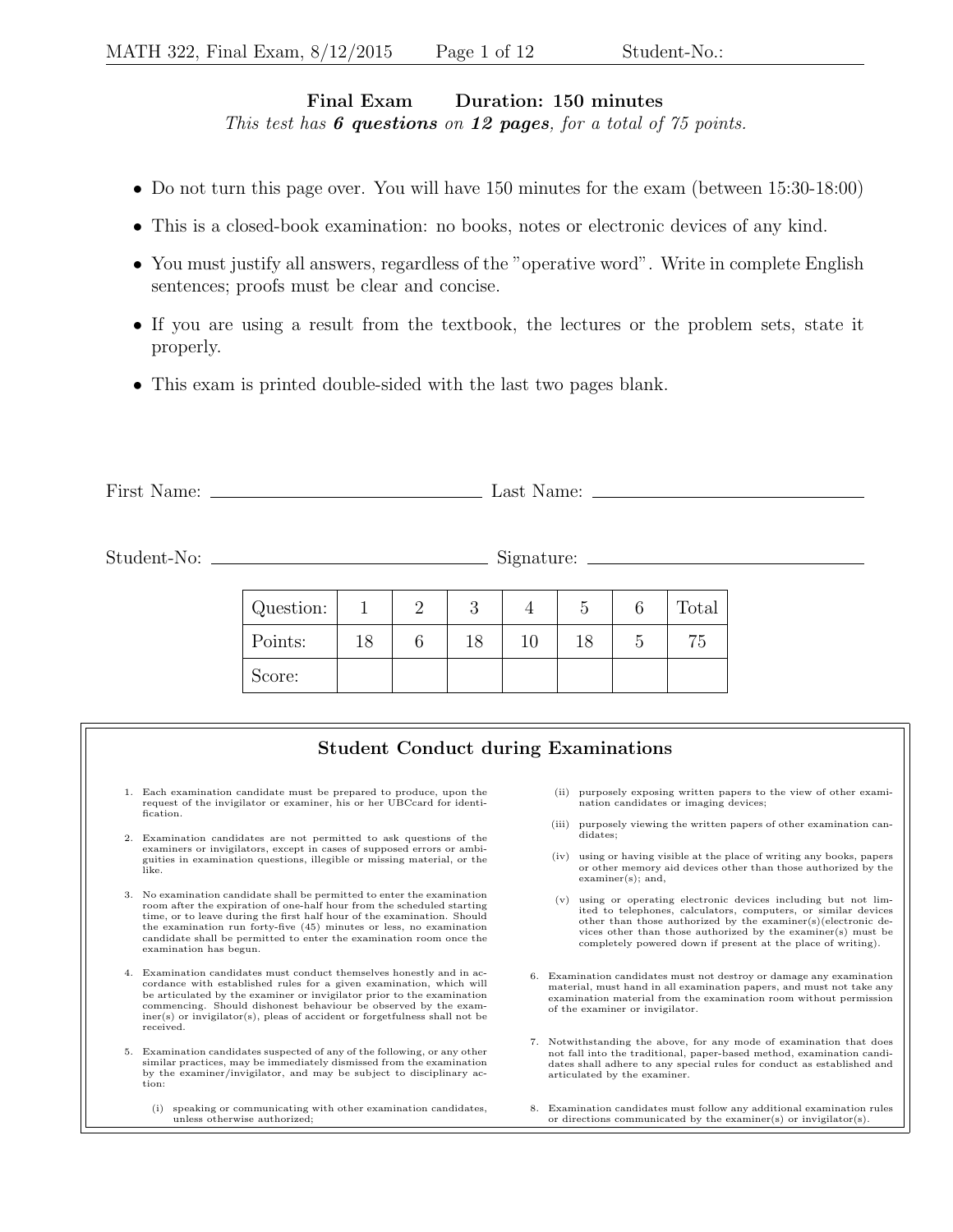2 marks 1. (a) Define a group homomorphism.

4 marks (b) Let  $f \in Hom(G, H)$ . Show that  $\text{Ker}(f)$  is a normal subgroup of G.

 $\boxed{3 \text{ marks}}$  (c) Give an example of a group G and two subgroups  $H, N < G$  such that N is normal in  $G$  but  $H$  isn't. No proof is required.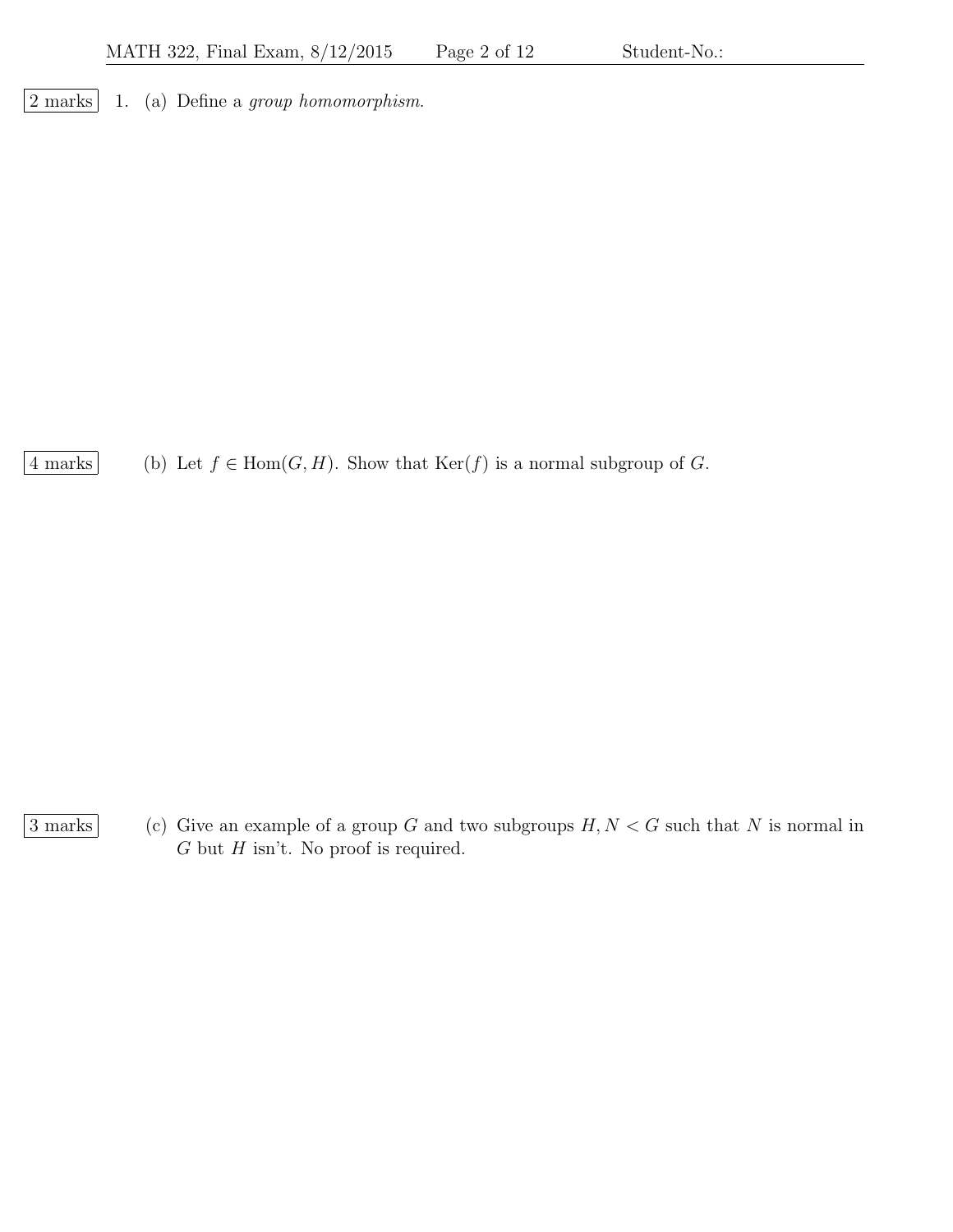$\overline{3 \text{ marks}}$  (d) Are the permutations  $\begin{pmatrix} 1 & 2 & 3 & 4 & 5 & 6 & 7 & 8 \\ 5 & 4 & 6 & 2 & 7 & 8 & 1 & 3 \end{pmatrix}$  and  $\begin{pmatrix} 1 & 2 & 3 & 4 & 5 & 6 & 7 & 8 \\ 5 & 4 & 8 & 6 & 1 & 2 & 7 & 3 \end{pmatrix}$ conjugate in  $S_8$ ?

3 marks (e) How many elemenets of order 25 are there in  $C_{5^{100}}$ ? In  $(C_{5})^{100}$ ?

3 marks (f) List the abelian groups of order 27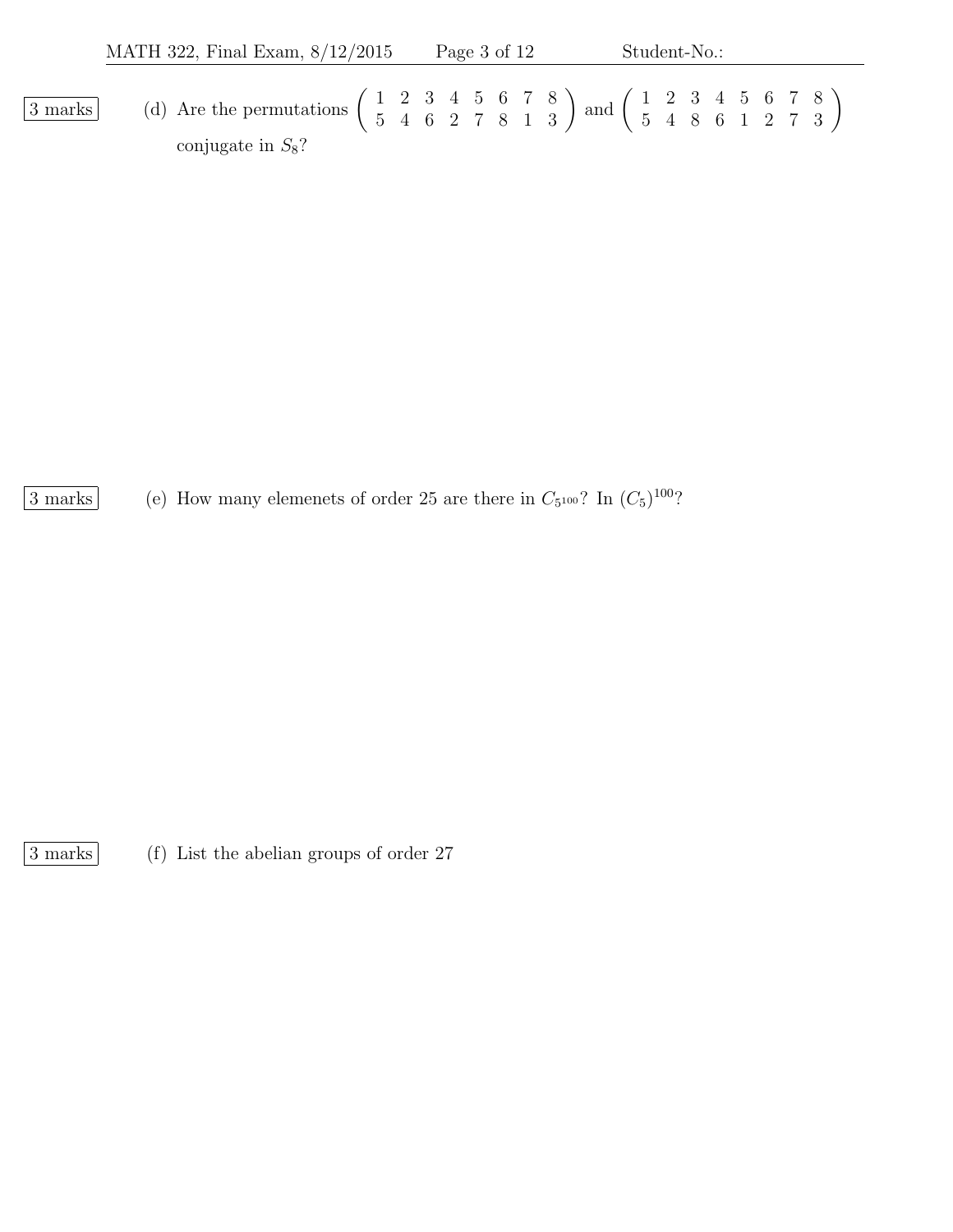- 2. A signed permutation matrix is a square matrix w which has exactly one non-zero entry in each row and column, such entry being either 1 or  $-1$ . Let  $W_n \subset GL_n(\mathbb{R})$  be the set of  $n \times n$ signed permutation matrices.
- 
- $\boxed{3 \text{ marks}}$  (a) Show that  $W_n$  is a group.
- 3 marks (b) Show that  $W_n$  is isomorphic to a semidirect product  $S_n \ltimes (C_2)^n$ .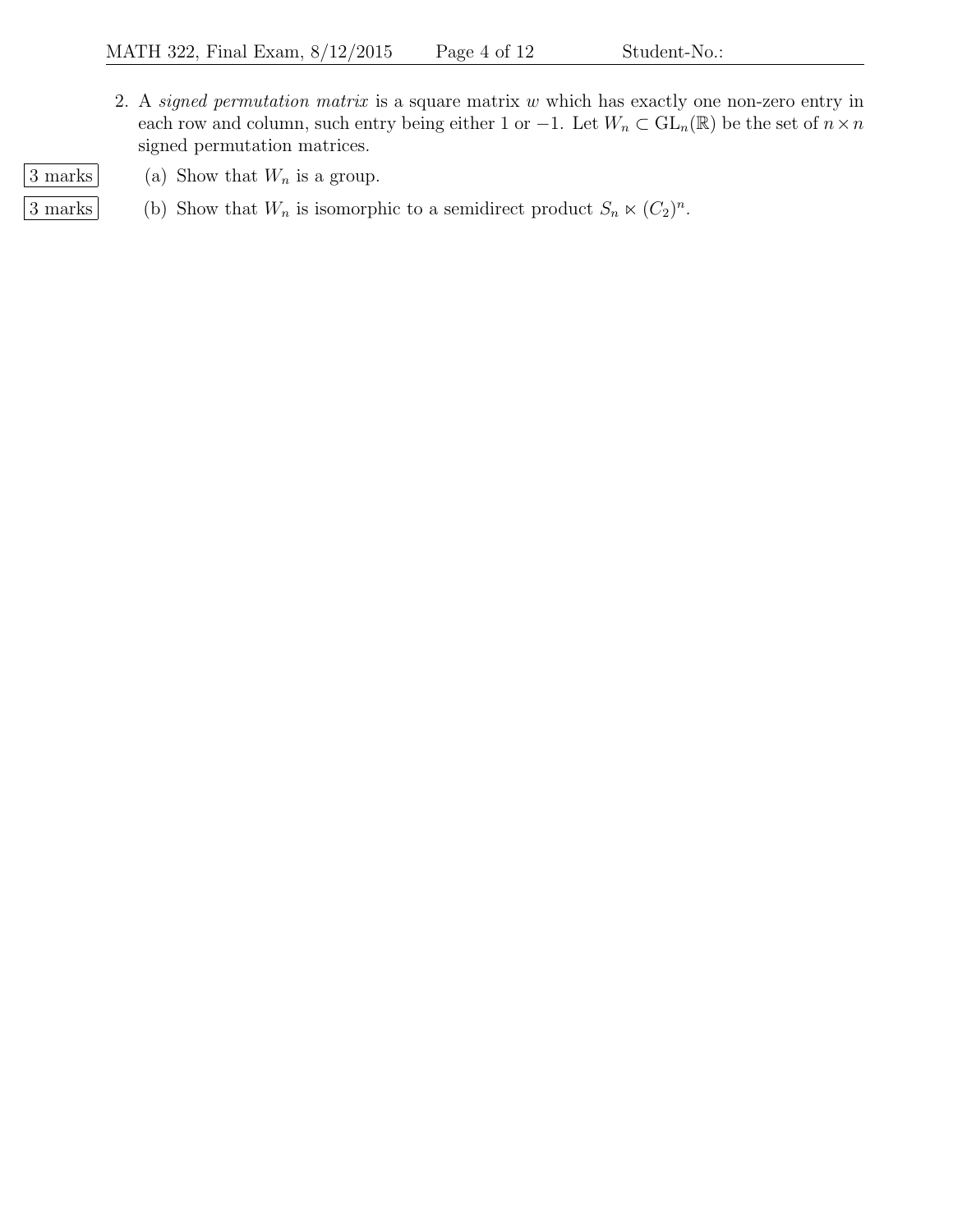3. Let X be a finite set,  $G = S_X$ .

7 marks (a) For  $A \subset X$  let  $B = X \setminus A$  be its complement. Show that  $\{\sigma \in G \mid \sigma(A) = A\} \simeq S_A \times S_B$ .

 $\boxed{5 \text{ marks}}$  (b) Let  $\kappa \in S_X$  be a. Let A be its support,  $B = \{x \in X \mid \kappa(x) = x\}$  its set of fixed points. It is a fact that  $Z_G(\kappa) \simeq \langle \kappa \rangle \times S_B$ .

Use this fact to give a formula for the number of  $k$ -cycles in  $S_n$ .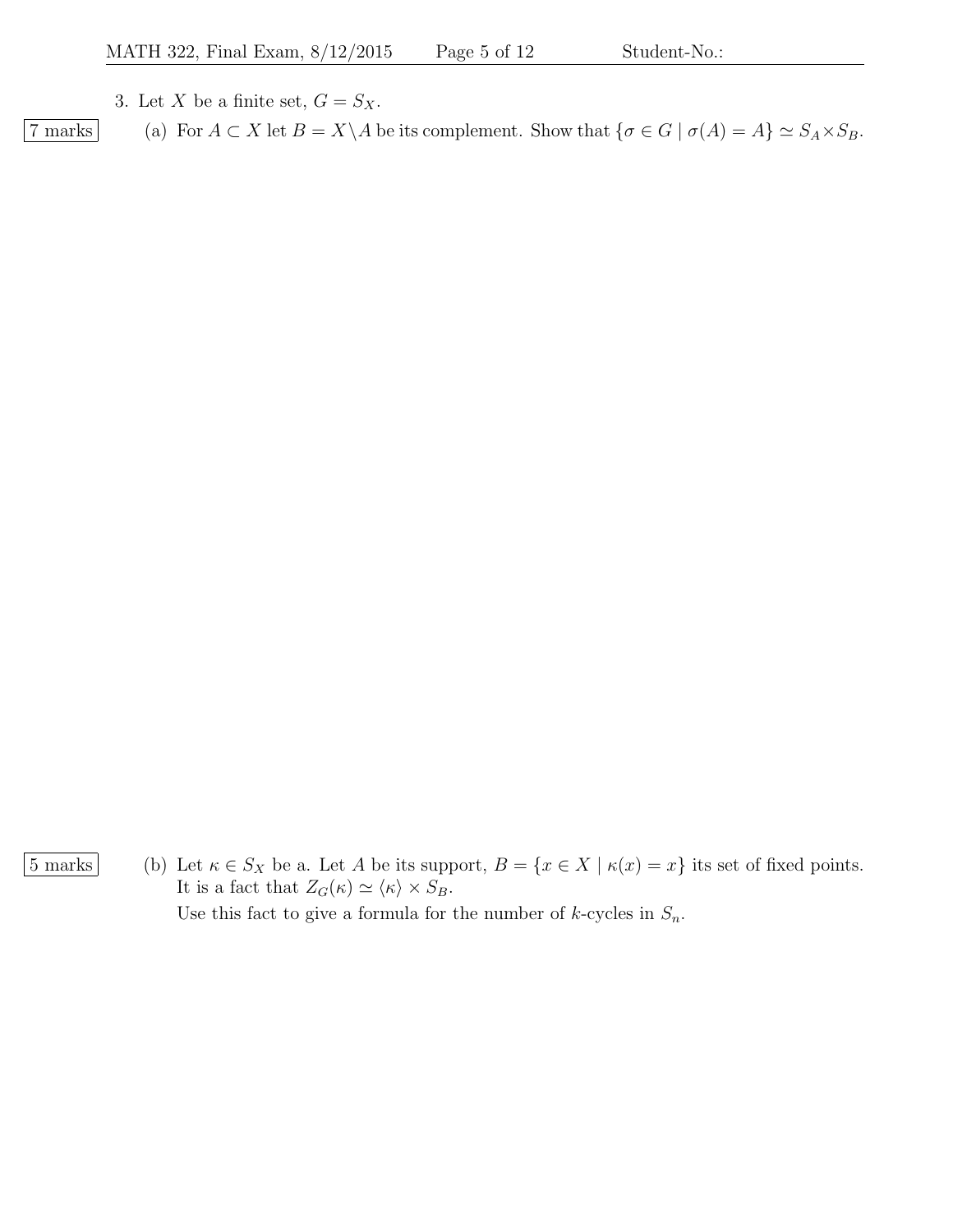$\boxed{6 \text{ marks}}$  (c) Prove the fact from part (b).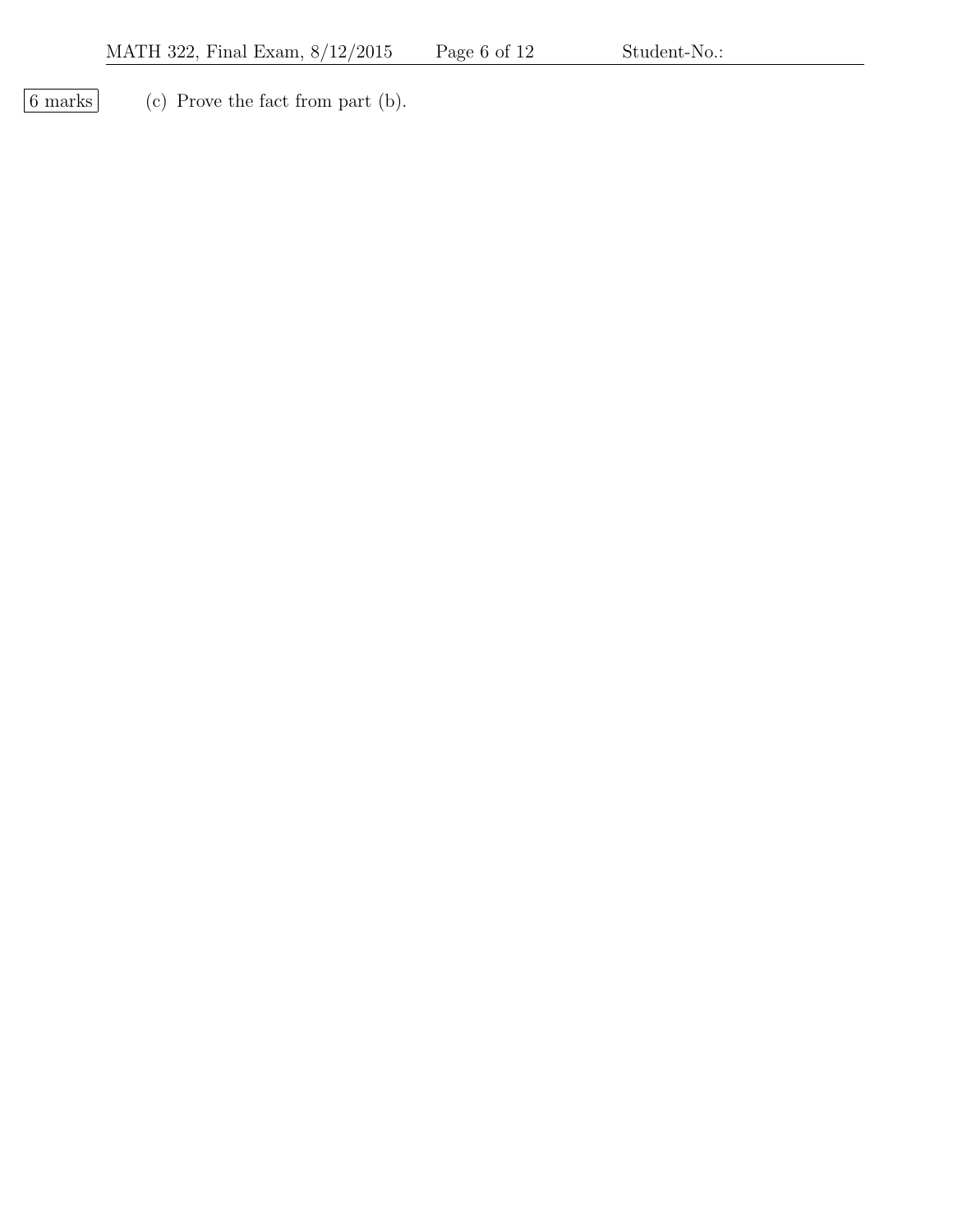- 4. Let G be a group,  $A, B \subset G$ .
- 
- $\boxed{5 \text{ marks}}$  (a) Suppose that for all  $a \in A, b \in B$  we have  $aba^{-1} \in B$ . Show that  $\langle B \rangle$  is a normal subgroup of  $\langle A \cup B \rangle$ . You may use the fact that  $\langle gBg^{-1} \rangle = g \langle B \rangle g^{-1}$ .

5 marks (b) Show that the image of A by the quotient map is a generating set of  $\langle A \cup B \rangle / \langle B \rangle$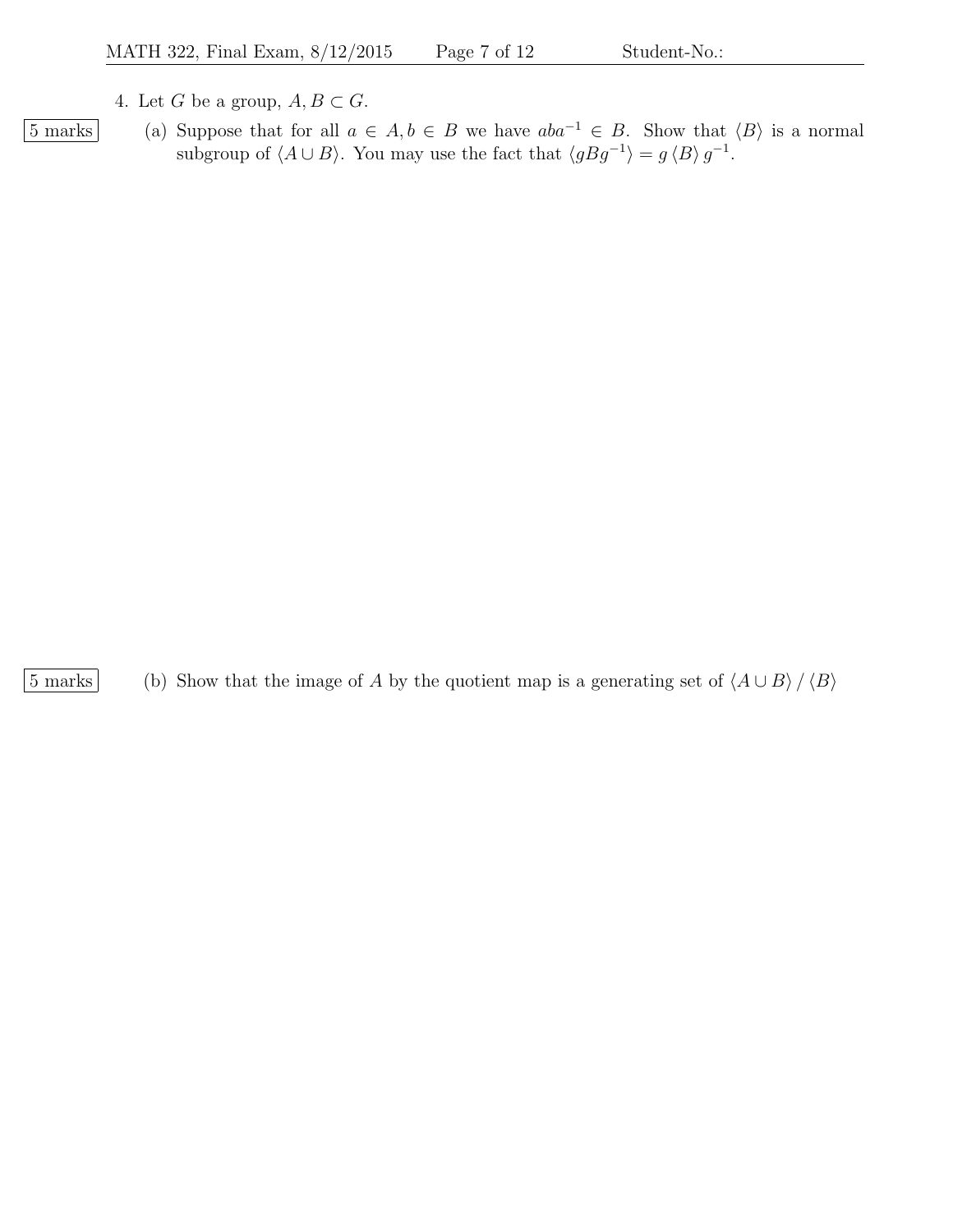5. Let G be a group of order  $351 = 27 \cdot 13$ .

 $\boxed{2 \text{ marks}}$  (a) For  $p = 3, 13$ , what are the possible numbers of p-Sylow subgroups of G?

4 marks (b) Show that either  $n_3(G) = 1$  or  $n_{13}(G) = 1$ , and conclude that G has the structure of a semidirect product.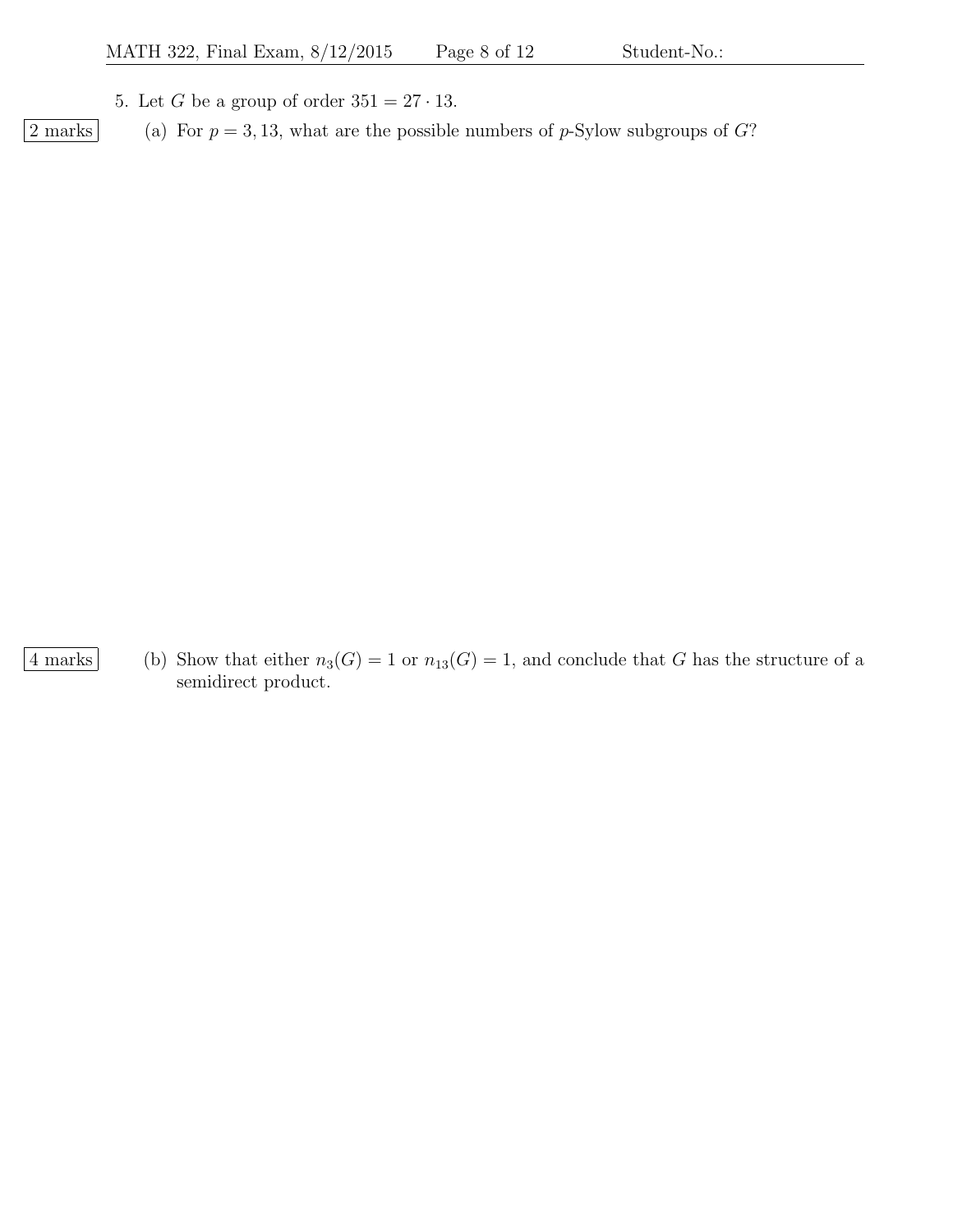- 
- $\boxed{6 \text{ marks}}$  (c) Classify groups of order 351 with  $P_3$  cyclic.
- 6 marks (d) Classify groups of order 351 with  $P_3 \simeq C_9 \times C_3$ .

You may use that  $(\mathbb{Z}/9\mathbb{Z})^{\times}$  is a cyclic group of order 6 and that  $(\mathbb{Z}/27\mathbb{Z})^{\times}$  is a cyclic group of order 18.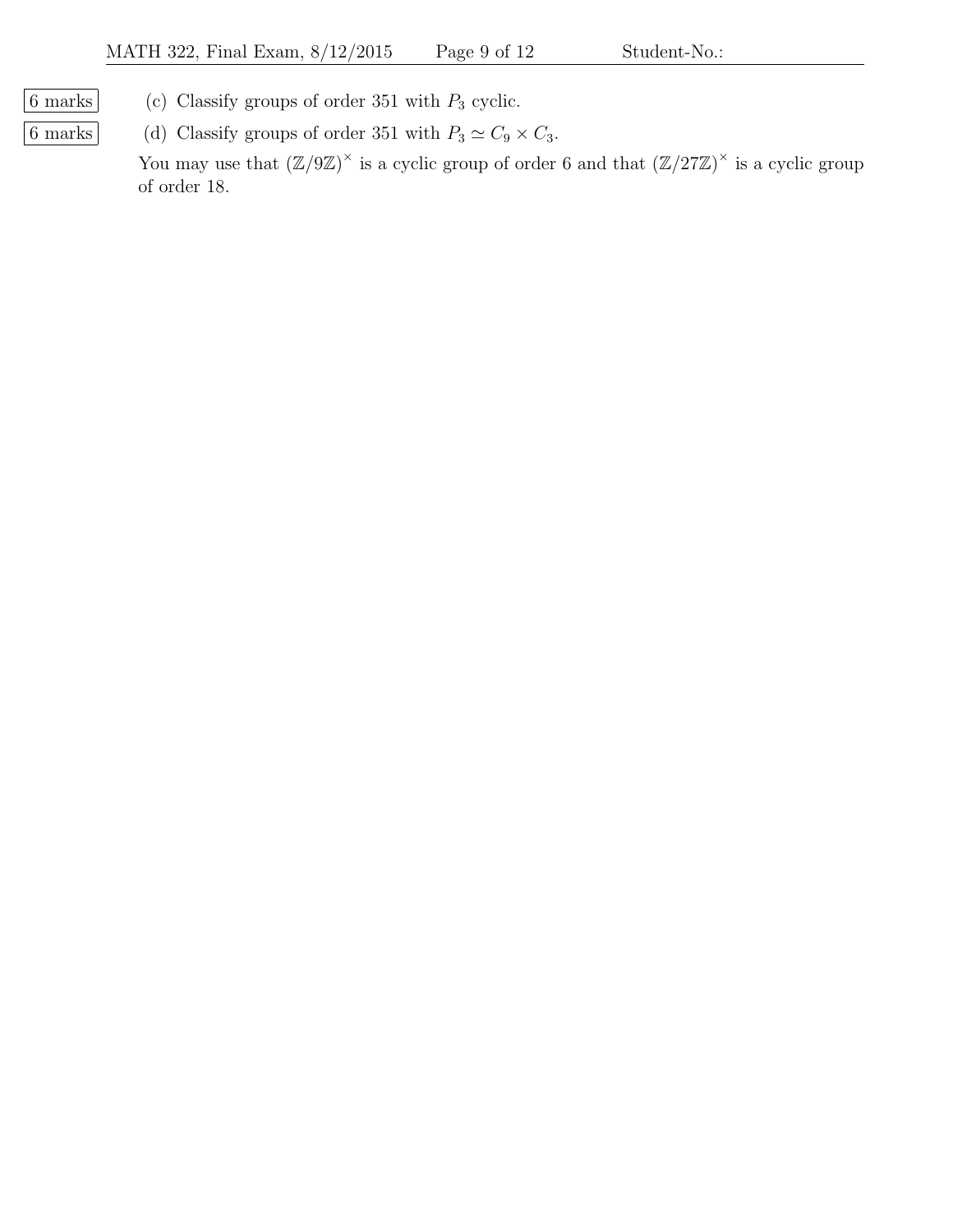$\boxed{5 \text{ marks}}$  6. Let P be a finite p-group. Construct a finite group G with  $n_p(G) > 1$  and such that the  $p$ -Sylow subgroups of G are all isomorphic to P. You may use the fact (due to Dirichlet) that there is a prime q such that  $q \equiv 1(p)$ .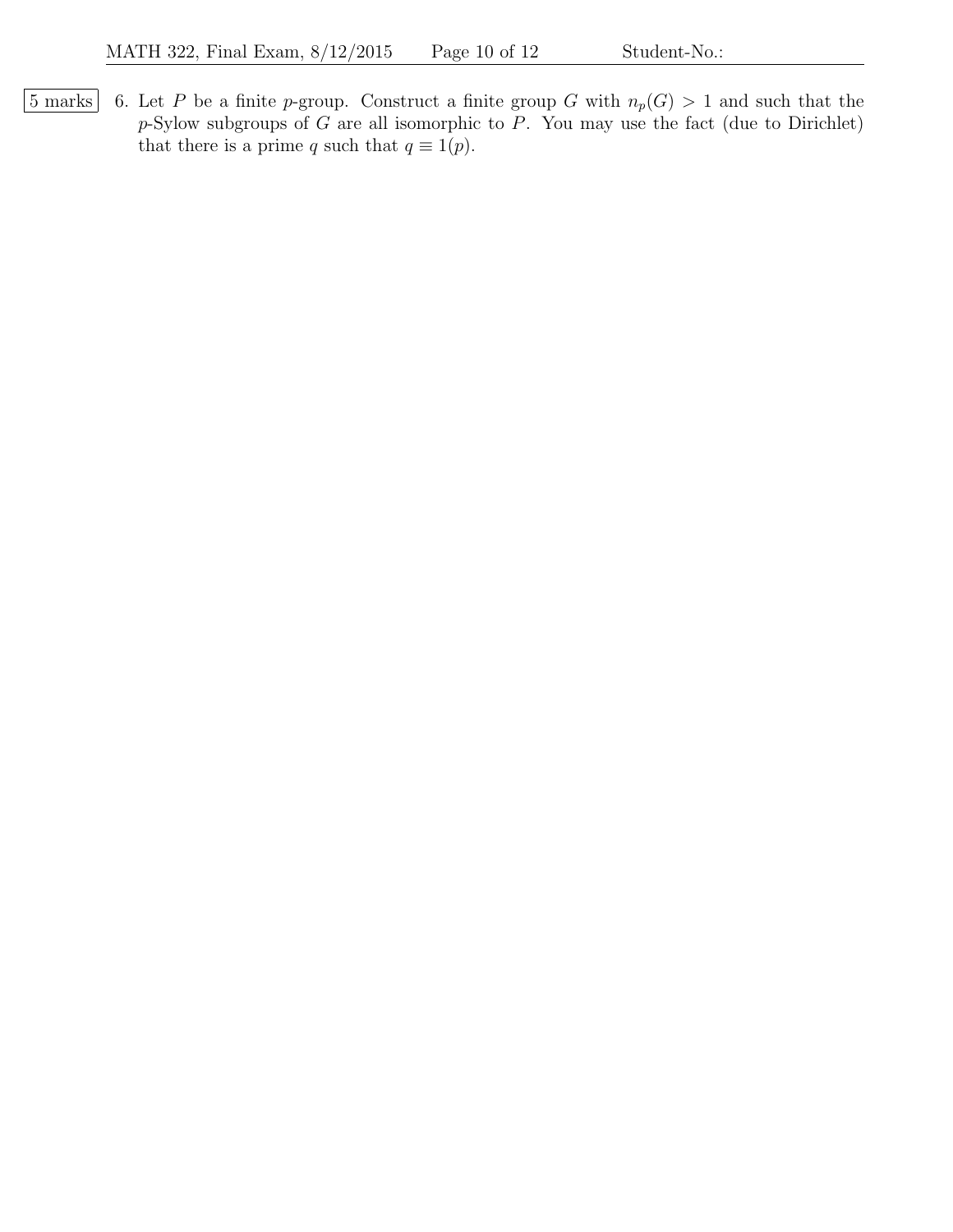This page has been left blank for your workings and solutions.